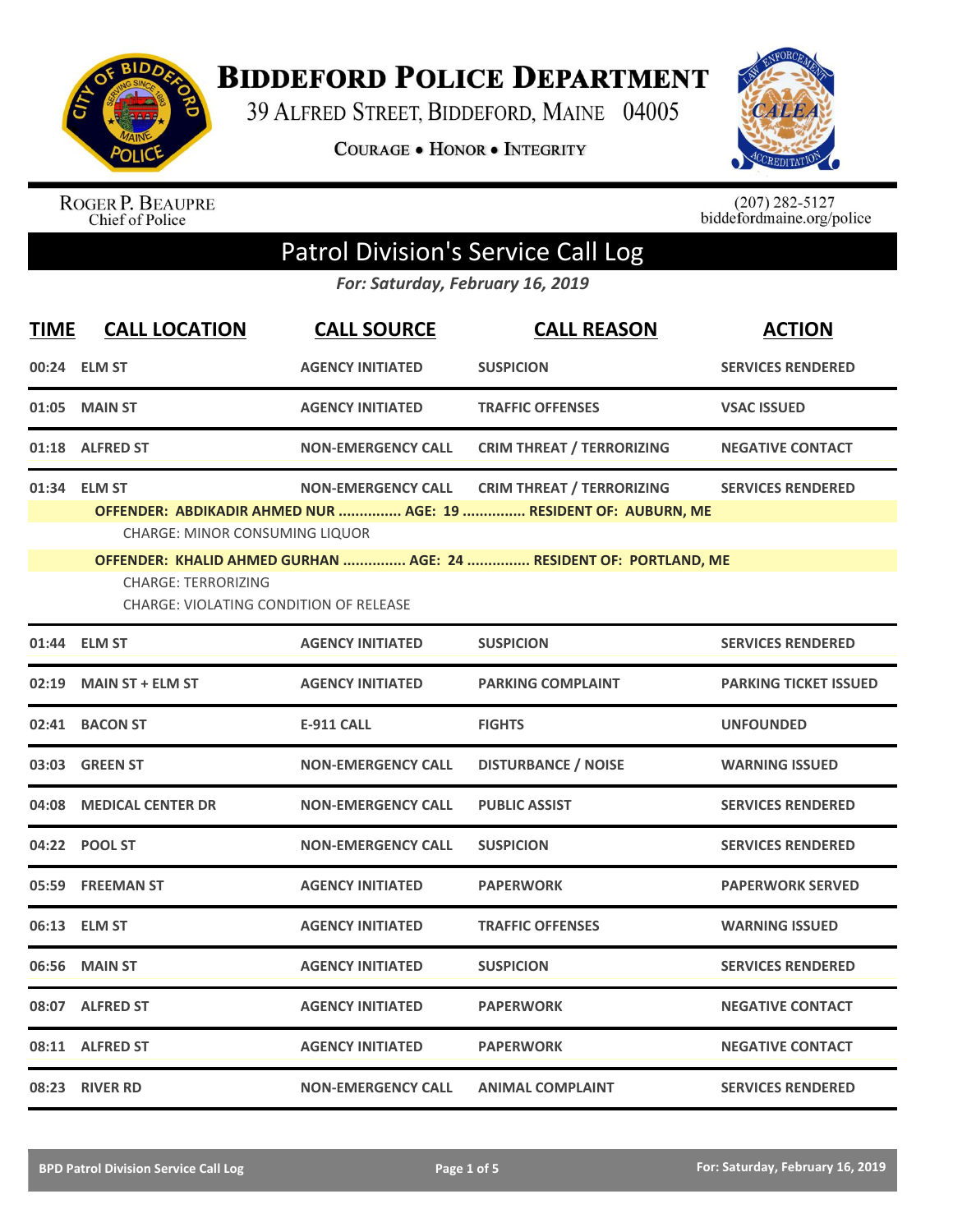| <b>TIME</b> | <b>CALL LOCATION</b>           | <b>CALL SOURCE</b>                | <b>CALL REASON</b>                                          | <b>ACTION</b>               |
|-------------|--------------------------------|-----------------------------------|-------------------------------------------------------------|-----------------------------|
|             | 08:32 POOL ST                  | <b>AGENCY INITIATED</b>           | <b>PAPERWORK</b>                                            | <b>PAPERWORK NOT SERVED</b> |
|             | 08:50 DENTAL AVE               | <b>NON-EMERGENCY CALL</b>         | <b>CHECK WELFARE</b>                                        | <b>SERVICES RENDERED</b>    |
|             | 09:05 HILL ST                  | <b>AGENCY INITIATED</b>           | <b>TRAFFIC OFFENSES</b>                                     | <b>VSAC ISSUED</b>          |
|             | 09:25 PROSPECT ST              | <b>AGENCY INITIATED</b>           | <b>PAPERWORK</b>                                            | <b>PAPERWORK SERVED</b>     |
|             | 09:32 RIVER RD                 | <b>AGENCY INITIATED</b>           | <b>ANIMAL COMPLAINT</b>                                     | <b>SERVICES RENDERED</b>    |
|             | 09:33 ALFRED ST                | <b>AGENCY INITIATED</b>           | <b>TRAFFIC OFFENSES</b>                                     | <b>VSAC ISSUED</b>          |
|             | 09:39 SOUTH ST                 | <b>AGENCY INITIATED</b>           | <b>TRAFFIC OFFENSES</b>                                     | <b>WARNING ISSUED</b>       |
|             | 09:51 ALFRED ST                | <b>AGENCY INITIATED</b>           | <b>TRAFFIC OFFENSES</b>                                     | <b>WARNING ISSUED</b>       |
|             | 09:51 RIVER RD                 | <b>AGENCY INITIATED</b>           | <b>TRAFFIC OFFENSES</b>                                     | <b>WARNING ISSUED</b>       |
|             | 09:52 ELM ST                   | <b>AGENCY INITIATED</b>           | <b>TRAFFIC OFFENSES</b>                                     | <b>WARNING ISSUED</b>       |
|             | 10:01 SOUTH ST                 | <b>AGENCY INITIATED</b>           | <b>PAPERWORK</b>                                            | <b>PAPERWORK NOT SERVED</b> |
|             | 10:18 GRAHAM ST                | <b>E-911 CALL</b>                 | 911 MISUSE                                                  | <b>SERVICES RENDERED</b>    |
|             | 10:20 ALFRED ST                | <b>WALK-IN AT STATION</b>         | <b>COURT ORDERED CHECK IN</b>                               | <b>NO VIOLATION</b>         |
| 10:26       | <b>DEARBORN AVE</b>            | <b>AGENCY INITIATED</b>           | <b>TRAFFIC OFFENSES</b>                                     | <b>VSAC ISSUED</b>          |
|             | 10:27 SHOPS WAY + MARINER WAY  | <b>AGENCY INITIATED</b>           | <b>TRAFFIC OFFENSES</b>                                     | <b>VSAC ISSUED</b>          |
|             | 10:55 ALFRED ST                | <b>AGENCY INITIATED</b>           | <b>TRAFFIC OFFENSES</b>                                     | <b>WARNING ISSUED</b>       |
|             | 11:00 ARROWWOOD DR             | AGENCY INITIATED ANIMAL COMPLAINT |                                                             | <b>CITATION ISSUED</b>      |
|             |                                |                                   | OFFENDER: BLAIR M COTE  AGE: 26  RESIDENT OF: BIDDEFORD, ME |                             |
|             | CHARGE: KEEPING UNLICENSED DOG |                                   |                                                             |                             |
|             | 11:12 FREEMAN ST               | <b>NON-EMERGENCY CALL</b>         | <b>ASSIST PD AGENCY</b>                                     | <b>SERVICES RENDERED</b>    |
|             | 11:22 LINCOLN ST               | <b>WALK-IN AT STATION</b>         | <b>ARTICLES LOST/FOUND</b>                                  | <b>REPORT TAKEN</b>         |
|             | 11:28 PRECOURT ST              | <b>AGENCY INITIATED</b>           | <b>TRAFFIC OFFENSES</b>                                     | <b>NO VIOLATION</b>         |
|             | 11:31 ELM ST                   | E-911 CALL                        | 911 MISUSE                                                  | <b>SERVICES RENDERED</b>    |
|             | 11:36 SOUTH ST + RIVER RD      | <b>AGENCY INITIATED</b>           | <b>TRAFFIC OFFENSES</b>                                     | <b>WARNING ISSUED</b>       |
|             | 11:38 PRECOURT ST              | <b>AGENCY INITIATED</b>           | <b>TRAFFIC OFFENSES</b>                                     | <b>VSAC ISSUED</b>          |
|             | 11:41 SOUTH ST                 | <b>NON-EMERGENCY CALL</b>         | <b>CRIMINAL MISCHIEF</b>                                    | <b>REPORT TAKEN</b>         |
|             | 11:42 SOUTH ST                 | <b>NON-EMERGENCY CALL</b>         | <b>CODES ENFORCEMENT</b>                                    | <b>NO ACTION REQUIRED</b>   |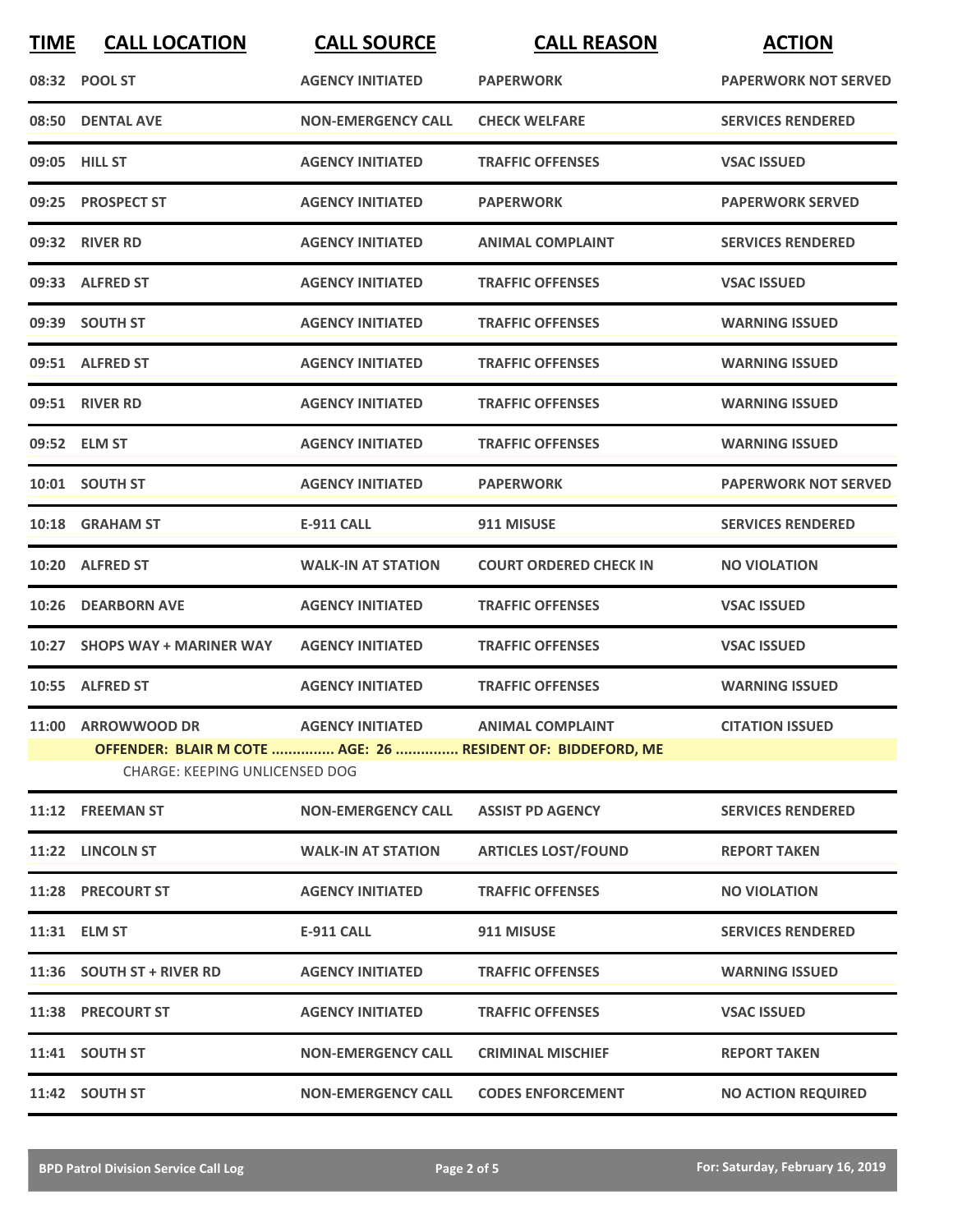| <b>TIME</b> | <b>CALL LOCATION</b>                                      | <b>CALL SOURCE</b>        | <b>CALL REASON</b>                                                                                 | <b>ACTION</b>               |
|-------------|-----------------------------------------------------------|---------------------------|----------------------------------------------------------------------------------------------------|-----------------------------|
|             | 11:43 SOUTH ST + HAYFIELD RD                              | <b>AGENCY INITIATED</b>   | <b>TRAFFIC OFFENSES</b>                                                                            | <b>WARNING ISSUED</b>       |
|             | 11:48 ALFRED ST + PRECOURT ST                             | <b>E-911 CALL</b>         | <b>DOMESTIC COMPLAINTS</b>                                                                         | <b>REPORT TAKEN</b>         |
|             | 12:04 MAIN ST                                             | <b>AGENCY INITIATED</b>   | <b>TRAFFIC OFFENSES</b>                                                                            | <b>VSAC ISSUED</b>          |
|             | 12:30 POOL ST                                             | <b>AGENCY INITIATED</b>   | <b>TRAFFIC OFFENSES</b>                                                                            | <b>WARNING ISSUED</b>       |
|             | 12:39 POOL ST                                             | <b>AGENCY INITIATED</b>   | <b>TRAFFIC OFFENSES</b>                                                                            | <b>WARNING ISSUED</b>       |
|             | 12:58 POOL ST + MEETINGHOUSE RD                           | <b>AGENCY INITIATED</b>   | <b>TRAFFIC OFFENSES</b>                                                                            | <b>WARNING ISSUED</b>       |
|             | 13:08 ALFRED ST                                           | <b>AGENCY INITIATED</b>   | <b>TRAFFIC OFFENSES</b>                                                                            | <b>WARNING ISSUED</b>       |
|             | <b>13:16 RIVER RD</b>                                     | <b>AGENCY INITIATED</b>   | <b>TRAFFIC OFFENSES</b>                                                                            | <b>WARNING ISSUED</b>       |
| 13:23       | <b>GUINEA RD</b><br><b>CHARGE: KEEPING UNLICENSED DOG</b> | <b>AGENCY INITIATED</b>   | <b>ANIMAL COMPLAINT</b><br>OFFENDER: SCOTT AUGUSTINE PROFENNO  AGE: 43  RESIDENT OF: BIDDEFORD, ME | <b>CITATION ISSUED</b>      |
| 13:27       | <b>SOUTH ST</b>                                           | <b>AGENCY INITIATED</b>   | <b>TRAFFIC OFFENSES</b>                                                                            | <b>WARNING ISSUED</b>       |
| 13:33       | <b>WENTWORTH ST</b>                                       | <b>AGENCY INITIATED</b>   | <b>PAPERWORK</b>                                                                                   | <b>PAPERWORK NOT SERVED</b> |
| 13:44       | <b>MAIN ST + MAPLEWOOD AVE</b>                            | <b>AGENCY INITIATED</b>   | <b>TRAFFIC OFFENSES</b>                                                                            | <b>WARNING ISSUED</b>       |
| 13:46       | <b>GRAHAM ST</b>                                          | <b>AGENCY INITIATED</b>   | <b>TRAFFIC OFFENSES</b>                                                                            | <b>WARNING ISSUED</b>       |
|             | 14:05 ELM ST                                              | <b>AGENCY INITIATED</b>   | <b>TRAFFIC OFFENSES</b>                                                                            | <b>VSAC ISSUED</b>          |
|             | 14:23 WENTWORTH ST                                        | <b>E-911 CALL</b>         | <b>TRESPASSING</b>                                                                                 | <b>REPORT TAKEN</b>         |
|             | 15:04 QUIMBY ST                                           | <b>NON-EMERGENCY CALL</b> | <b>THEFT</b>                                                                                       | <b>REPORT TAKEN</b>         |
|             | 15:15 ALFRED ST                                           | <b>NON-EMERGENCY CALL</b> | <b>COURT ORDERED CHECK IN</b>                                                                      | <b>NO VIOLATION</b>         |
|             | 15:17 ELM ST                                              | <b>AGENCY INITIATED</b>   | <b>PAPERWORK</b>                                                                                   | <b>NEGATIVE CONTACT</b>     |
|             | <b>15:29 WENTWORTH ST</b>                                 | <b>NON-EMERGENCY CALL</b> | <b>DRUG</b>                                                                                        | <b>SERVICES RENDERED</b>    |
|             | 15:30 ALFRED ST                                           | <b>WALK-IN AT STATION</b> | <b>PAPERWORK</b>                                                                                   | <b>SERVICES RENDERED</b>    |
|             | 15:43 PROSPECT ST                                         | <b>AGENCY INITIATED</b>   | <b>PAPERWORK</b>                                                                                   | <b>NEGATIVE CONTACT</b>     |
|             | 16:06 SHOPS WAY                                           | <b>AGENCY INITIATED</b>   | <b>TRAFFIC OFFENSES</b>                                                                            | <b>WARNING ISSUED</b>       |
|             | 16:11 SOUTH ST                                            | <b>AGENCY INITIATED</b>   | <b>TRAFFIC OFFENSES</b>                                                                            | <b>WARNING ISSUED</b>       |
|             | 16:17 WEST ST + MARION AVE                                | <b>AGENCY INITIATED</b>   | <b>TRAFFIC OFFENSES</b>                                                                            | <b>WARNING ISSUED</b>       |
|             | 16:18 ALFRED ST                                           | <b>WALK-IN AT STATION</b> | <b>COURT ORDERED CHECK IN</b>                                                                      | <b>NO VIOLATION</b>         |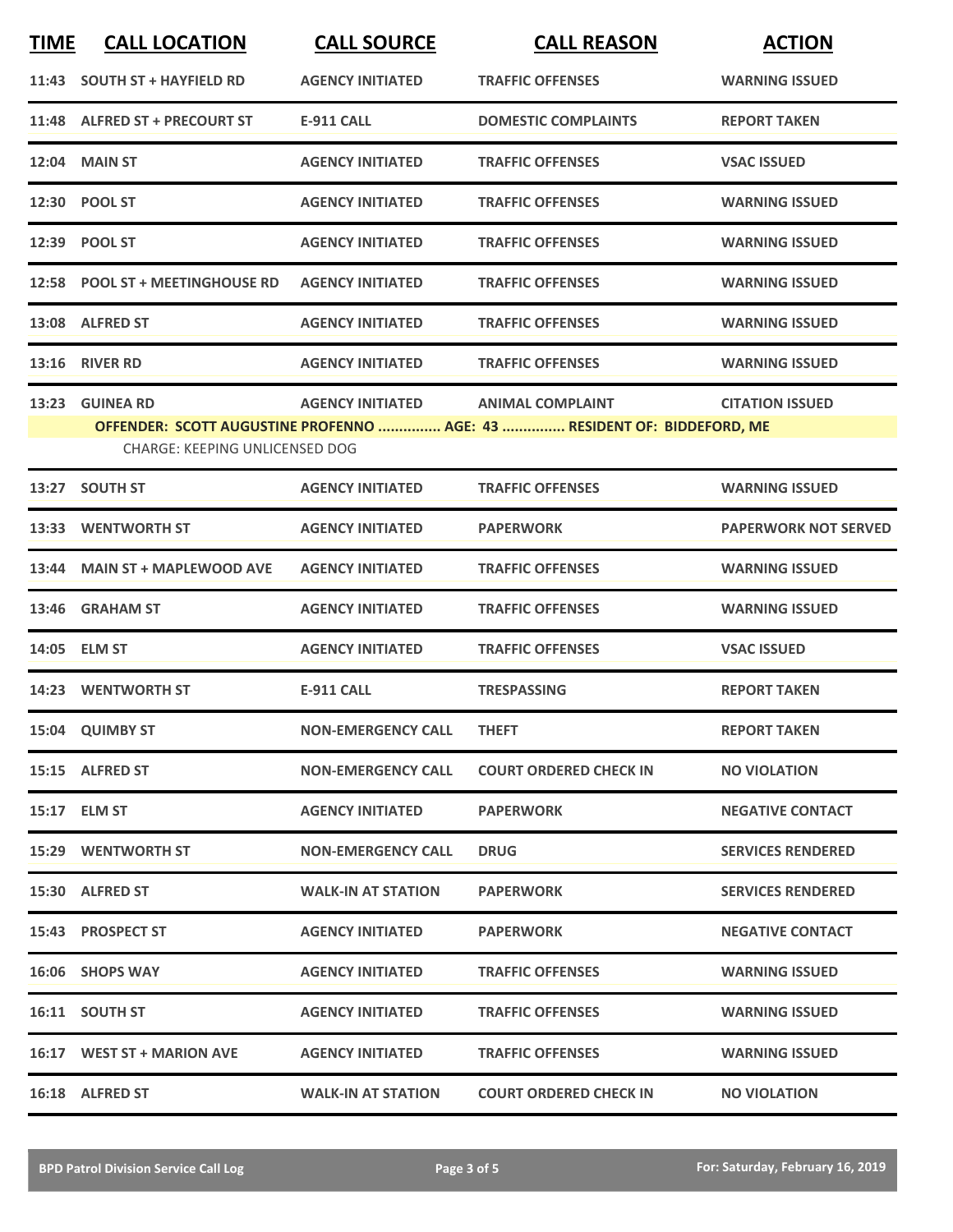| <b>TIME</b> | <b>CALL LOCATION</b>                                                                                                          | <b>CALL SOURCE</b>        | <b>CALL REASON</b>                                                                              | <b>ACTION</b>                |
|-------------|-------------------------------------------------------------------------------------------------------------------------------|---------------------------|-------------------------------------------------------------------------------------------------|------------------------------|
|             | <b>16:26 POMERLEAU ST</b>                                                                                                     | <b>NON-EMERGENCY CALL</b> | <b>DISTURBANCE / NOISE</b>                                                                      | <b>SERVICES RENDERED</b>     |
|             | 16:53 ALFRED ST + MARINER WAY                                                                                                 | <b>NON-EMERGENCY CALL</b> | <b>ALL OTHER</b>                                                                                | <b>UNFOUNDED</b>             |
|             | <b>16:55 PIKE ST</b>                                                                                                          | <b>NON-EMERGENCY CALL</b> | <b>SUSPICION</b>                                                                                | <b>SERVICES RENDERED</b>     |
|             | 17:21 ALFRED ST                                                                                                               | <b>WALK-IN AT STATION</b> | <b>PAPERWORK</b>                                                                                | <b>PAPERWORK SERVED</b>      |
|             | 17:22 ALFRED ST                                                                                                               | <b>WALK-IN AT STATION</b> | <b>ANIMAL COMPLAINT</b>                                                                         | <b>SERVICES RENDERED</b>     |
|             | 17:31 SUMMER ST                                                                                                               | <b>E-911 CALL</b>         | 911 MISUSE                                                                                      | <b>WARNING ISSUED</b>        |
|             | 17:42 ALFRED ST + MARSHALL AVE                                                                                                | <b>AGENCY INITIATED</b>   | <b>TRAFFIC OFFENSES</b>                                                                         | <b>WARNING ISSUED</b>        |
|             | 18:05 KING ST                                                                                                                 | <b>NON-EMERGENCY CALL</b> | ATTEMPTED/THREATENED SUICIDE TRANSPORT TO CRISIS                                                |                              |
|             | 18:26 SOKOKIS RD + POOL ST                                                                                                    | <b>E-911 CALL</b>         | <b>DISABLED VEHICLE</b>                                                                         | <b>SERVICES RENDERED</b>     |
|             | 18:28 ALFRED ST                                                                                                               | <b>WALK-IN AT STATION</b> | <b>ARTICLES LOST/FOUND</b>                                                                      | <b>SERVICES RENDERED</b>     |
|             | 18:30 ALFRED ST + EMMONS PL                                                                                                   | <b>AGENCY INITIATED</b>   | <b>TRAFFIC OFFENSES</b>                                                                         | <b>WARNING ISSUED</b>        |
|             | 18:52 POOL ST + NEWTOWN RD                                                                                                    | <b>AGENCY INITIATED</b>   | <b>TRAFFIC OFFENSES</b>                                                                         | <b>WARNING ISSUED</b>        |
|             | 19:03 ELM ST                                                                                                                  | <b>AGENCY INITIATED</b>   | <b>TRAFFIC OFFENSES</b>                                                                         | <b>ARREST(S) MADE</b>        |
|             | <b>CHARGE: ATTACHING FALSE PLATES</b><br>CHARGE: OPERATING AFTER LICENSE SUSPENSION<br>CHARGE: VIOLATING CONDITION OF RELEASE |                           | OFFENDER: SHAUN EDMUND SPENCER  AGE: 49  RESIDENT OF: BIDDEFORD, ME                             |                              |
|             | 19:14 ALFRED ST                                                                                                               | <b>WALK-IN AT STATION</b> | <b>COURT ORDERED CHECK IN</b>                                                                   | <b>SERVICES RENDERED</b>     |
|             | <b>19:32 MAIN ST</b>                                                                                                          | <b>AGENCY INITIATED</b>   | <b>TRAFFIC OFFENSES</b>                                                                         | <b>WARNING ISSUED</b>        |
|             | 20:58 FRANKLIN ST                                                                                                             | <b>AGENCY INITIATED</b>   | <b>PARKING COMPLAINT</b>                                                                        | <b>SERVICES RENDERED</b>     |
|             | 21:10 ALFRED ST                                                                                                               | <b>E-911 CALL</b>         | 911 MISUSE                                                                                      | <b>SERVICES RENDERED</b>     |
|             | 21:29 ALFRED ST<br><b>CHARGE: ASSAULT</b>                                                                                     | <b>E-911 CALL</b>         | <b>DOMESTIC COMPLAINTS</b><br>OFFENDER: HEATHER M CORDWELL  AGE: 34  RESIDENT OF: BIDDEFORD, ME | <b>TRANSPORT TO HOSPITAL</b> |
|             | 22:43 WENTWORTH ST                                                                                                            | <b>E-911 CALL</b>         | 911 MISUSE                                                                                      | <b>NEGATIVE CONTACT</b>      |
|             | 22:48 MAIN ST                                                                                                                 | <b>E-911 CALL</b>         | 911 MISUSE                                                                                      | <b>NEGATIVE CONTACT</b>      |
|             | 22:58 ALFRED ST                                                                                                               | <b>NON-EMERGENCY CALL</b> | <b>PUBLIC ASSIST</b>                                                                            | <b>NO ACTION REQUIRED</b>    |
|             | 23:07 POOL ST + FOSS ST                                                                                                       | <b>AGENCY INITIATED</b>   | <b>TRAFFIC OFFENSES</b>                                                                         | <b>WARNING ISSUED</b>        |
|             | 23:07 ELM ST                                                                                                                  | <b>AGENCY INITIATED</b>   | <b>UNLOCKED DOORS - WINDOWS</b>                                                                 | <b>BUILDING CHECK/SECURE</b> |